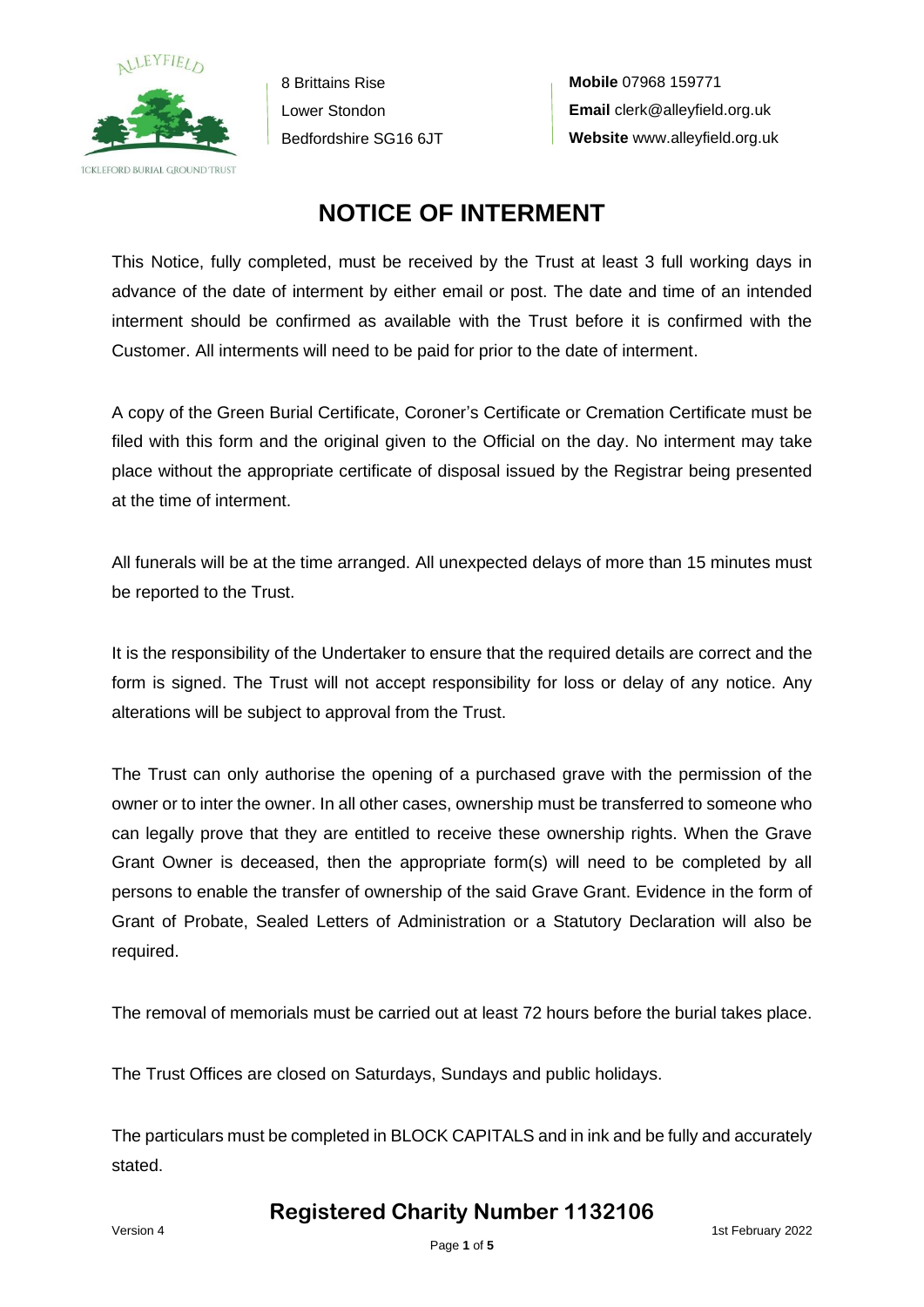

# **APPLICATION FOR INTERMENT AT ALLEYFIELD**

\_\_\_\_\_\_\_\_\_\_\_\_\_\_\_\_\_\_\_\_\_\_\_\_\_\_\_\_\_\_\_\_\_\_\_\_\_\_\_\_\_\_\_\_\_\_\_\_\_\_\_\_\_\_\_\_\_\_\_\_\_\_\_\_\_\_\_\_\_\_\_\_\_ \_\_\_\_\_\_\_\_\_\_\_\_\_\_\_\_\_\_\_\_\_\_\_\_\_\_\_\_\_\_\_\_\_\_\_\_\_\_\_\_\_\_\_\_\_\_\_\_\_\_\_\_\_\_\_\_\_\_\_\_\_\_\_\_\_\_\_\_\_\_\_\_\_

Full Name of Deceased **Example 20** Full Name of Deceased

Date and Place of Death

Address of Deceased (if in a care home, please provide previous address as well):

If not a resident of Ickleford

Was the deceased a former resident of Ickleford? YES/NO please delete

If YES, please state address and dates

Did the Deceased have a close association with Ickleford? YES/NO please delete

If YES, please state details of the association

\_\_\_\_\_\_\_\_\_\_\_\_\_\_\_\_\_\_\_\_\_\_\_\_\_\_\_\_\_\_\_\_\_\_\_\_\_\_\_\_\_\_\_\_\_\_\_

Day, date and time of interment \_\_\_\_\_\_\_\_\_\_\_\_\_\_\_\_\_\_\_\_\_\_\_\_\_\_\_\_\_\_\_\_\_\_\_\_\_\_\_\_\_\_\_\_\_\_\_\_

Funeral Director / Contact name and number

Service to be held at & time (church/graveside) \_\_\_\_\_\_\_\_\_\_\_\_\_\_\_\_\_\_\_\_\_\_\_\_\_\_\_\_\_\_\_\_

Attendees on the day (Please specify – None / Family / Minister) \_\_\_\_\_\_\_\_\_\_\_\_\_\_\_

Name and denomination of officiating Minister

Will the land be consecrated before interment? YES/NO

Type of Grave (New, Re-open (ashes only) or Pre-Purchased) \_\_\_\_\_\_\_\_\_\_\_\_\_\_\_\_\_\_\_\_\_

Grave number (if re-open or pre-purchased)

If re-open, please provide name of person previously buried

If re-open, has removal of memorial been arranged? YES/NO

If YES, please state Stone Mason and contact details

All graves are single 5ft depth and all ash plots are 2ft depth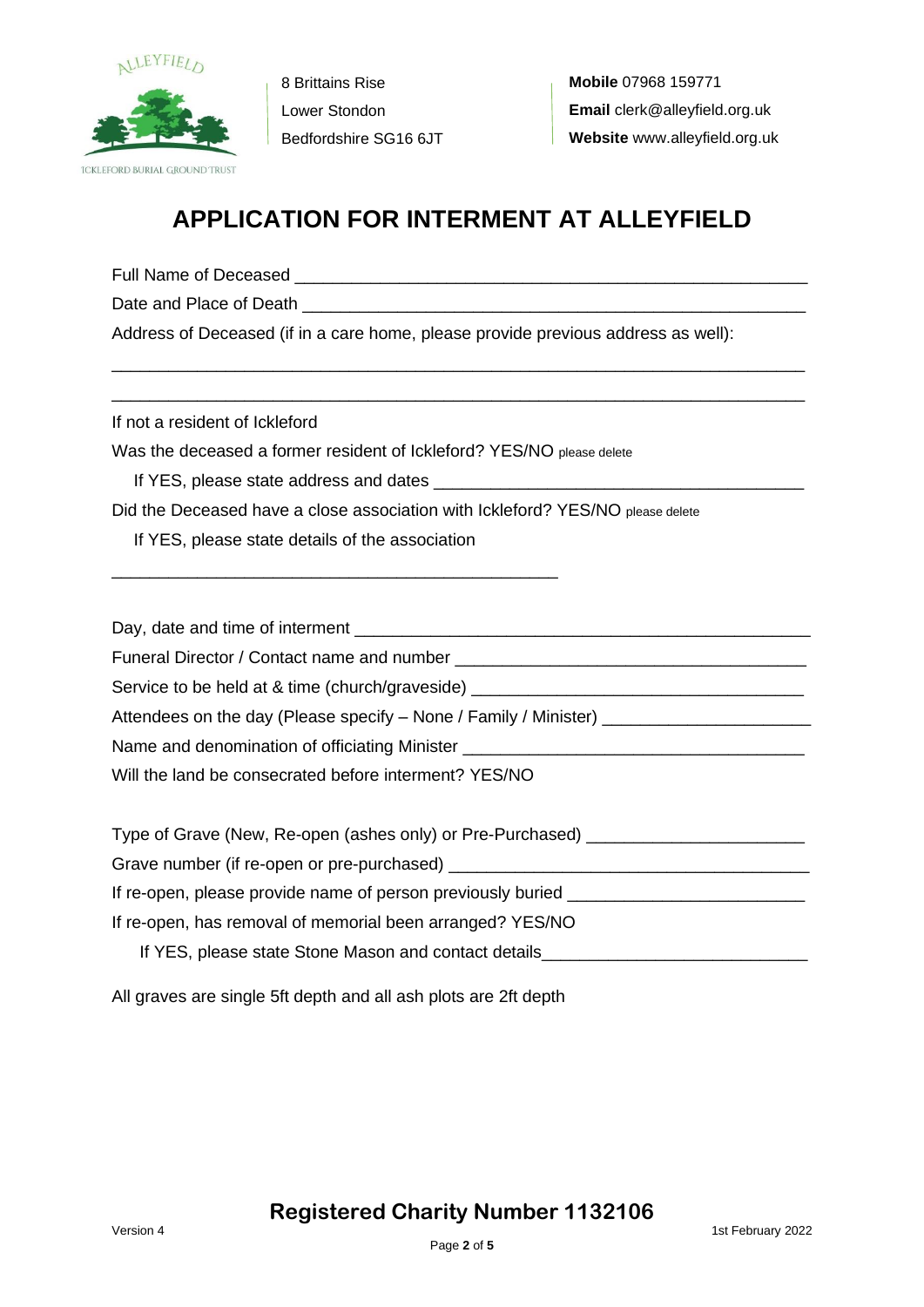

**Mobile** 07968 159771 **Email** clerk@alleyfield.org.uk **Website** www.alleyfield.org.uk

| Size of coffin / ashes casket length |  | width | depth |
|--------------------------------------|--|-------|-------|
|--------------------------------------|--|-------|-------|

| Details of Funeral Director / Arranger |  |  |
|----------------------------------------|--|--|
|                                        |  |  |
|                                        |  |  |
|                                        |  |  |
|                                        |  |  |
|                                        |  |  |

**Please complete** 

**Section A (new grave/new ashes) or Section B/C (re-open ashes/ pre-purchased)**

### **And Section D**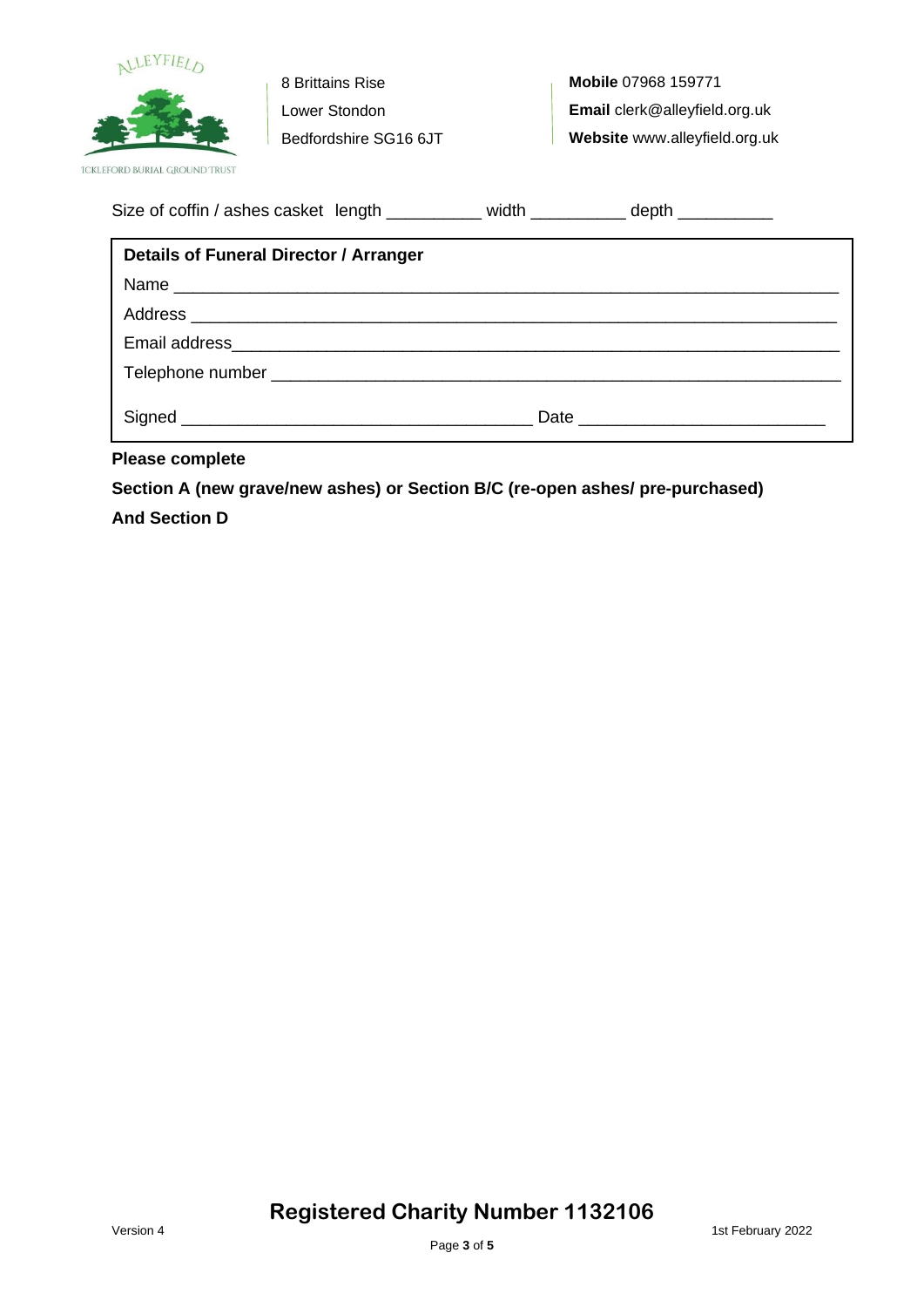

**Mobile** 07968 159771 **Email** clerk@alleyfield.org.uk **Website** www.alleyfield.org.uk

| <b>Section A: New Grave only</b>                                      |                           |
|-----------------------------------------------------------------------|---------------------------|
| I would like to purchase the Exclusive Rights of Burial for 75 years: |                           |
|                                                                       |                           |
|                                                                       |                           |
|                                                                       |                           |
|                                                                       |                           |
|                                                                       |                           |
|                                                                       |                           |
|                                                                       |                           |
|                                                                       | Date ____________________ |
|                                                                       |                           |
|                                                                       |                           |

| Section B: Previously purchased to be opened by the Grant Owner                                   |  |  |
|---------------------------------------------------------------------------------------------------|--|--|
| To be completed by the grave grant owner                                                          |  |  |
| Please open grave number __________________________________at Alleyfield, Ickleford Burial Ground |  |  |
|                                                                                                   |  |  |
| I am the registered owner of the grave.                                                           |  |  |
|                                                                                                   |  |  |
|                                                                                                   |  |  |
|                                                                                                   |  |  |
|                                                                                                   |  |  |
|                                                                                                   |  |  |
|                                                                                                   |  |  |
|                                                                                                   |  |  |

### **Registered Charity Number 1132106**